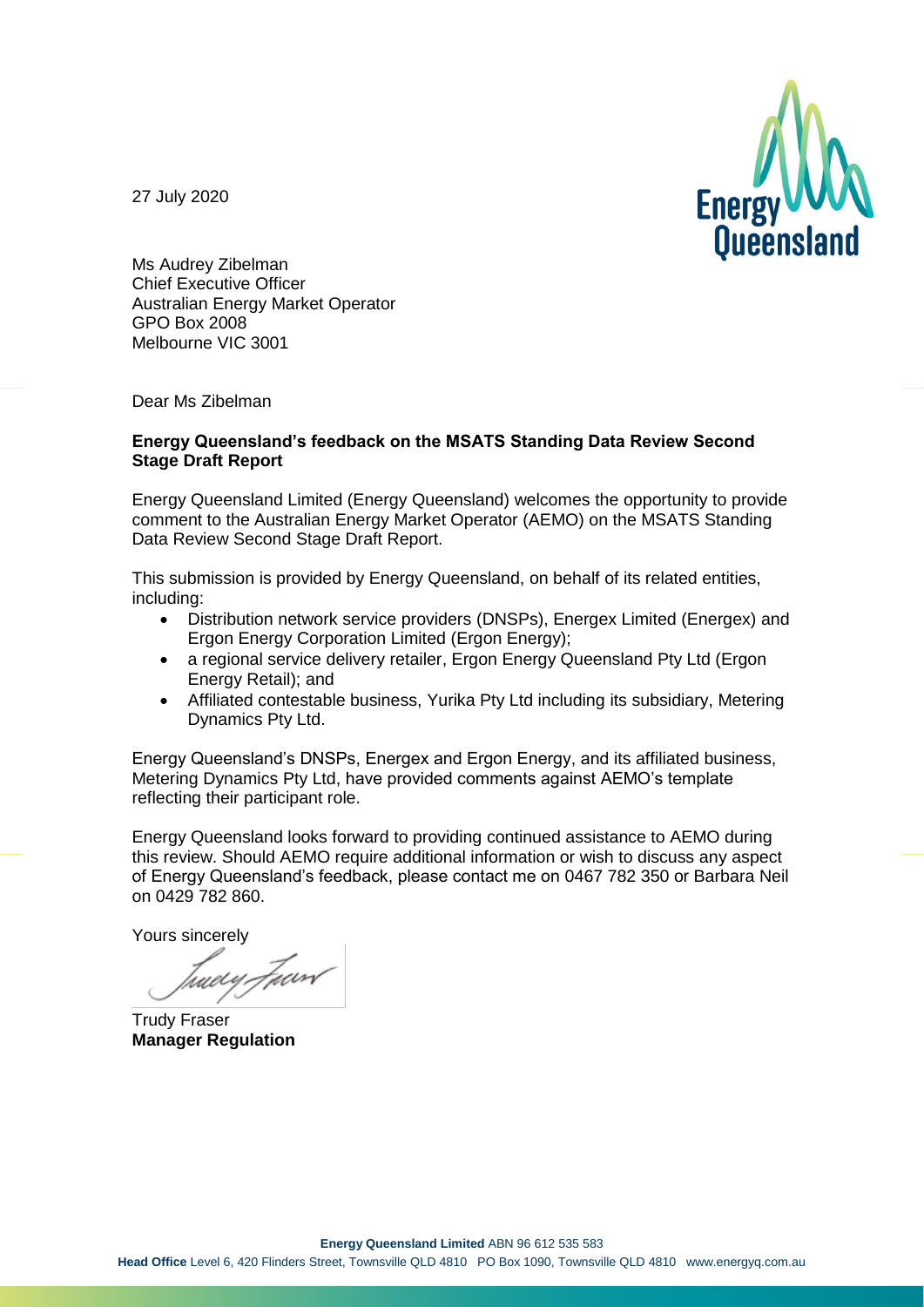Telephone: 0467 782 350<br>Email: trudy.fraser@e [trudy.fraser@energyq.com.au](mailto:trudy.fraser@energyq.com.au)

*Encl: Energy Queensland comments to consultation questions*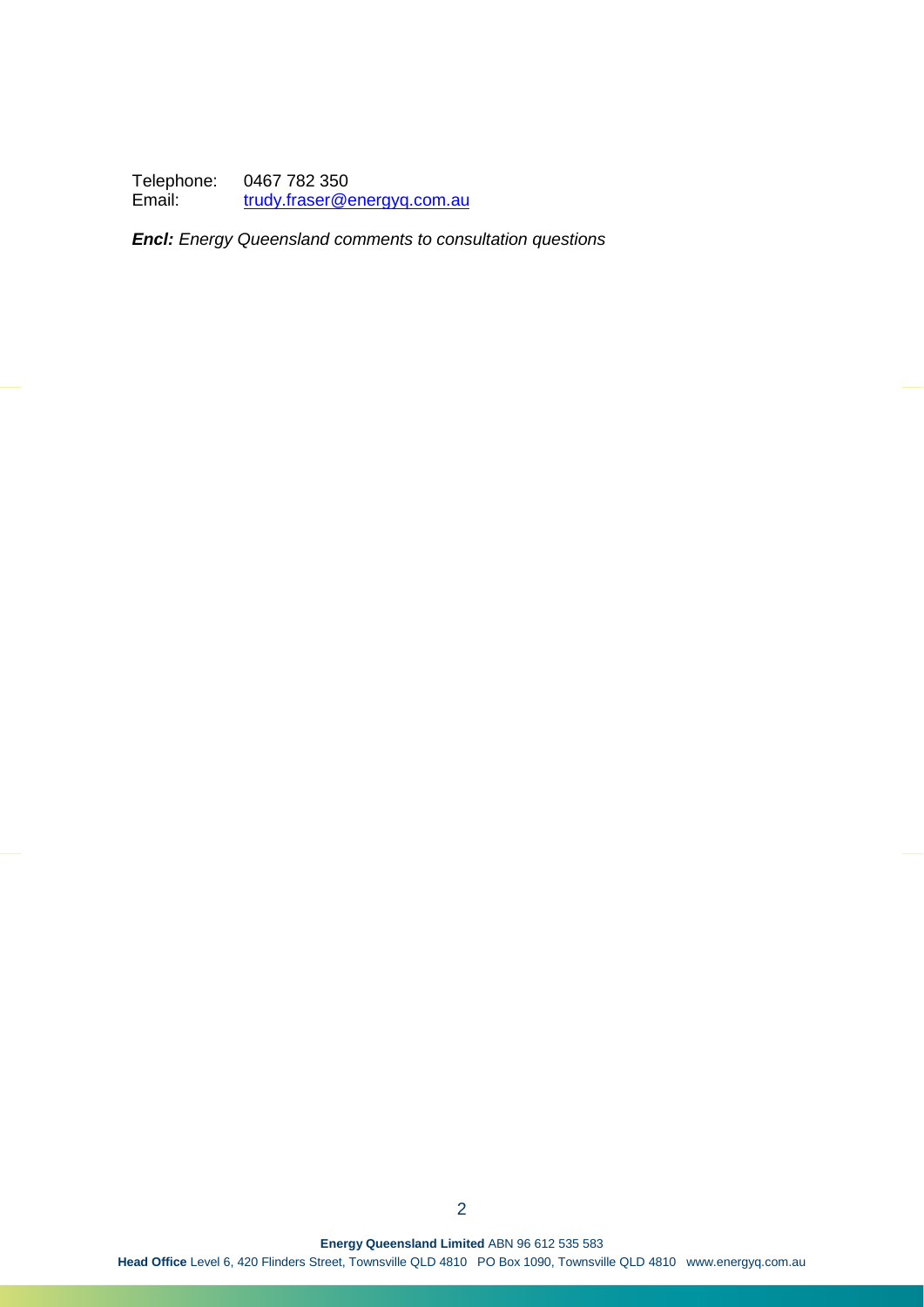MSATS Standing Data Review

- MSDR Second Draft Determination and Report
- MSATS Procedures WIGS
- MSATS Procedures CATS
- Standing Data for MSATS Guideline
- Retail Electricity Market Procedures Glossary & Framework
- Exemption Procedure Meter Installation Malfunctions
- Metrology Procedure Part A

# CONSULTATION – Second Draft Stage

## CONSULTATION PARTICIPANT RESPONSE TEMPLATE

*Participant: MDYMC, MDYMP, MDYMDP, MDYENM, Energex, Ergon Energy*

*Completion Date: 16 July 2020*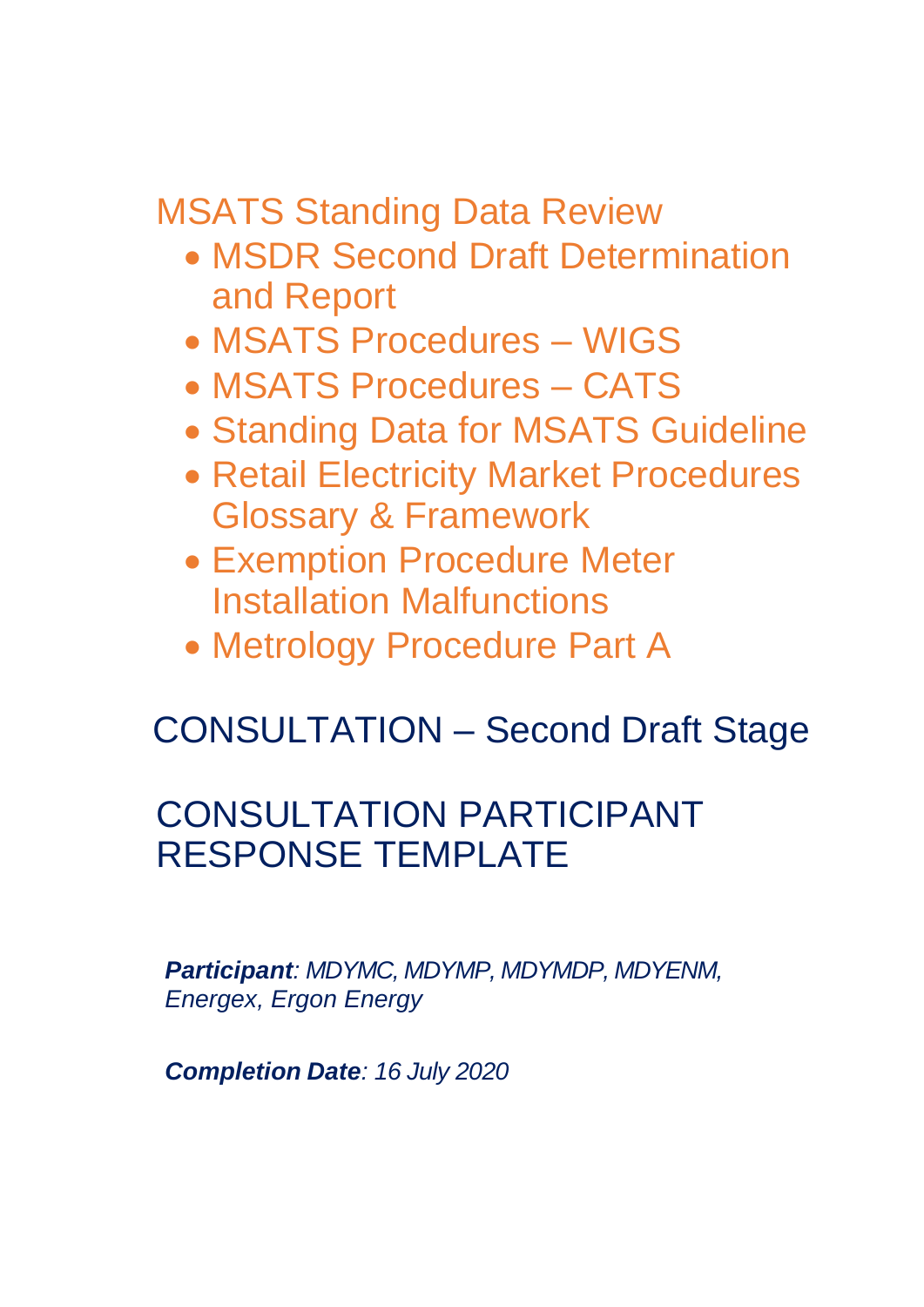### **Table of Contents**

| 8. | Proposed Changes in Retail Electricity Market Procedures - Glossary and Framework 11 |  |
|----|--------------------------------------------------------------------------------------|--|
|    |                                                                                      |  |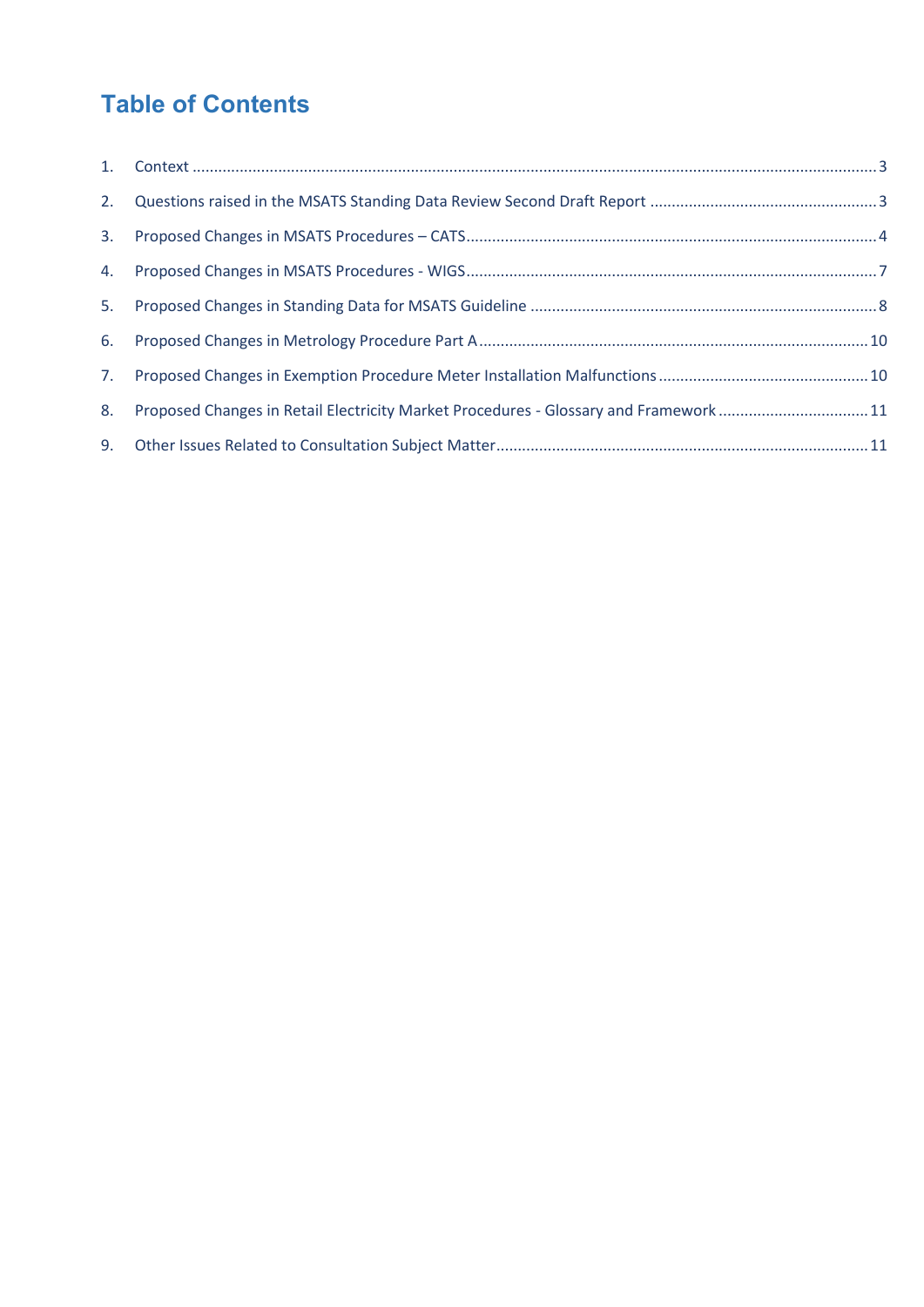### **1. Context**

This template is to assist stakeholders in giving feedback to the questions raised in the Second Draft Report about the proposed changes to the MSATS Standing Data, and to the second draft changes highlighted in **YELLOW** in the change marked versions of the different procedures and guidelines released in the second draft stage of consultation.

#### **2. Questions raised in the MSATS Standing Data Review Second Draft Report**

#### **2.1Material Issues**

<span id="page-4-1"></span><span id="page-4-0"></span>

| <b>Information</b><br>Category                                | Question<br>No. | Question                                                                                                                                                                                                                                                                                                                                                                                                                                                                                                            | <b>Participant Comments</b>                                                                                                                                                                                                                                                                                                                                                                                                                                                                    |
|---------------------------------------------------------------|-----------------|---------------------------------------------------------------------------------------------------------------------------------------------------------------------------------------------------------------------------------------------------------------------------------------------------------------------------------------------------------------------------------------------------------------------------------------------------------------------------------------------------------------------|------------------------------------------------------------------------------------------------------------------------------------------------------------------------------------------------------------------------------------------------------------------------------------------------------------------------------------------------------------------------------------------------------------------------------------------------------------------------------------------------|
| <b>Metering</b><br>Installation<br>Transformer<br>Information | 1.              | The proposed CT/VT fields values and validations, as<br>listed above, are provided as examples to stimulate<br>feedback from participants. AEMO notes some feedback<br>that options are missing for CT Types, to allow for HV<br>CTs and LV Special CTs. What is the list of values and<br>validations that you need or want for the enumerated list<br>for the various CT/VT fields? (In the absence of any<br>such feedback, the list proposed by AEMO would<br>provide the initial values for the CT/VT fields)? | Metering Dynamics are comfortable that the CT<br>ratios listed cover the LV CTs encountered in<br>the NEM. For HV CT's we have found that there<br>is a much larger range of ratios applied and no<br>real standard ratios. Metering Dynamics has HV<br>installations with over 120 different CT ratios<br>(listing provided) and as such feel it may be<br>more practicable to have an option of 'HV CT' in<br>lieu of nominating a specific ratio where the<br>installation is HV connected. |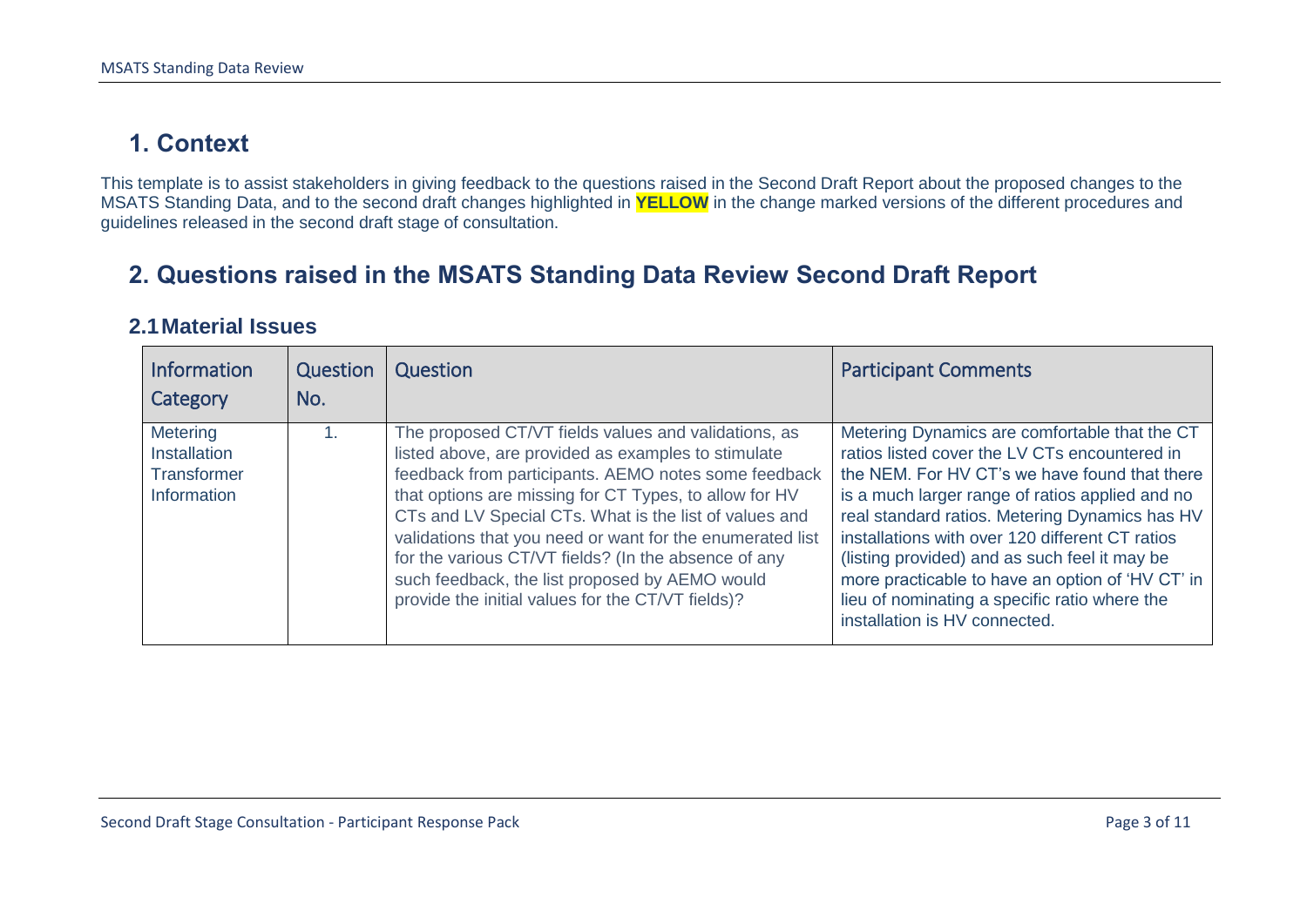#### **3. Proposed Changes in MSATS Procedures – CATS**

<span id="page-5-0"></span>

| <b>Section No/Field Name</b> | <b>Participant Comments</b>                                                                                                                                                                                                                                            |
|------------------------------|------------------------------------------------------------------------------------------------------------------------------------------------------------------------------------------------------------------------------------------------------------------------|
| 2.2(r)                       | We have no comment on this change.                                                                                                                                                                                                                                     |
| 2.2(s)                       | We have no comment on this change.                                                                                                                                                                                                                                     |
| 2.3(r)                       | Energex and Ergon Energy note that the changes do not indicate 'how' the information<br>related to Shared Fuse Arrangements is to be provided to the LNSP. Energex's and<br>Ergon Energy's preference is to receive this information via appropriate B2B transactions. |
| 2.3(s)                       | Energex and Ergon Energy note that the changes do not indicate 'how' the information<br>related to Shared Fuse Arrangements is to be provided to the LNSP. Energex's and<br>Ergon Energy's preference is to receive this information via appropriate B2B transactions. |
| 2.3(t)                       | Energex and Ergon Energy note that the changes do not indicate 'how' the information<br>related to Shared Fuse Arrangements is to be provided to the LNSP. Energex's and<br>Ergon Energy's preference is to receive this information via appropriate B2B transactions. |
| 2.6(k)                       | Metering Dynamics notes that to adhere to this change updates will be required to MP<br>and MC processes and methods for provision of required details agreed between the MC<br>and LNSP.                                                                              |
|                              | Energex and Ergon Energy note that the changes do not indicate 'how' the information<br>related to Shared Fuse Arrangements is to be provided to the LNSP. Energex's and<br>Ergon Energy's preference is to receive this information via appropriate B2B transactions. |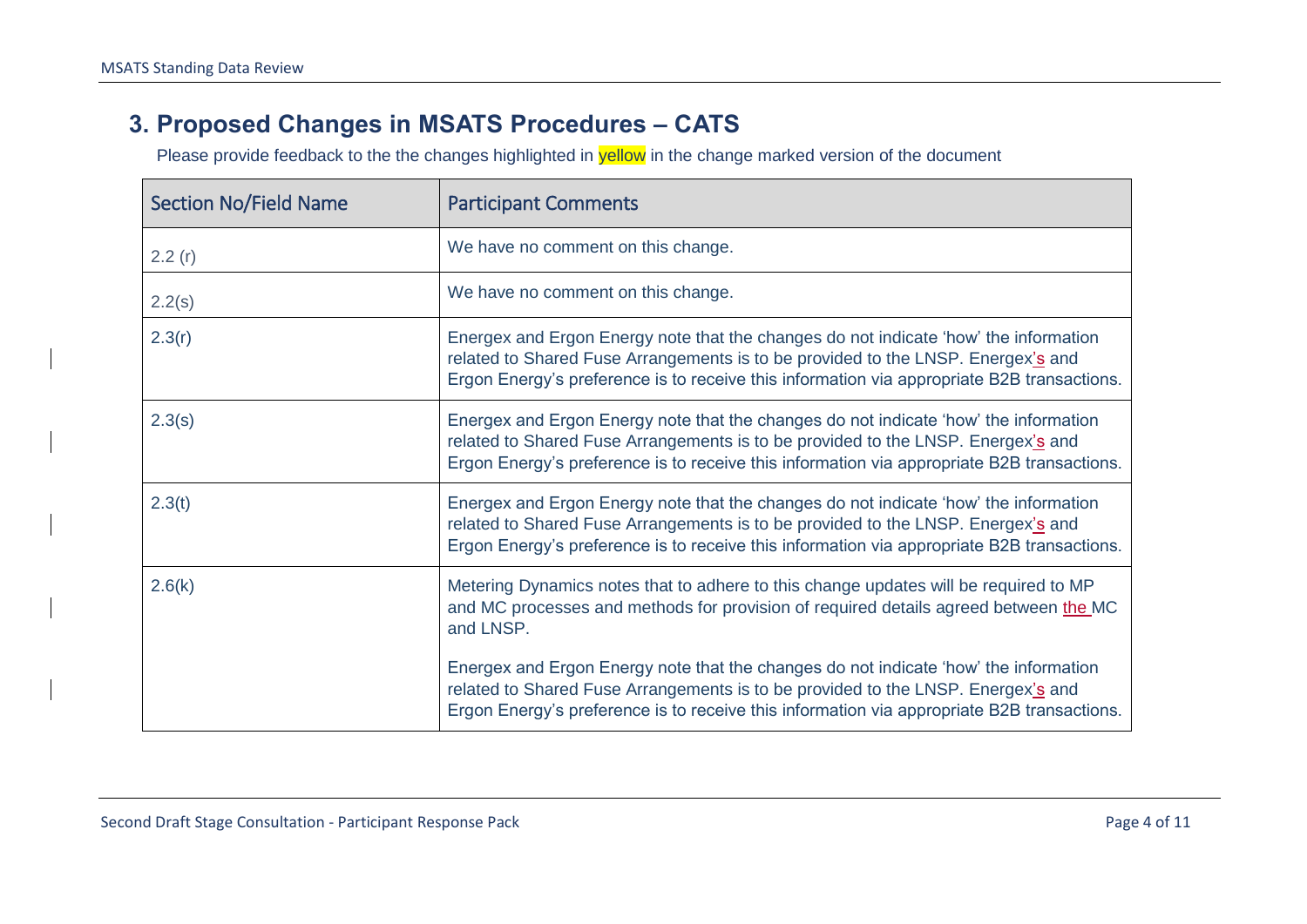| <b>Section No/Field Name</b> | <b>Participant Comments</b>                                                                                                                                                           |
|------------------------------|---------------------------------------------------------------------------------------------------------------------------------------------------------------------------------------|
| 2.6(l)                       | Metering Dynamics notes that to adhere to this change updates will be required to MP<br>and MC processes and methods for provision of required details agreed between MC and<br>LNSP. |
| 2.9(k)                       | We have no comment on this change.                                                                                                                                                    |
| 9.3.4(c)                     | We have no comment on this change.                                                                                                                                                    |
| 9.3.4(e)                     | We have no comment on this change.                                                                                                                                                    |
| 9.4.4(c)                     | We have no comment on this change.                                                                                                                                                    |
| 9.4.4(d)                     | We have no comment on this change.                                                                                                                                                    |
| 10.1.4(c)                    | Metering Dynamics notes that to adhere to this change updates will be required to MP<br>processes and systems, in line with required MSATS schema changes.                            |
| 10.1.4(e)                    | We have no comment on this change.                                                                                                                                                    |
| 10.2.4(g)                    | Metering Dynamics notes that to adhere to this change updates will be required to MP<br>processes and systems, in line with required MSATS schema changes.                            |
| 10.3.4(h)                    | Metering Dynamics notes that to adhere to this change updates will be required to MP<br>processes and systems, in line with required MSATS schema changes.                            |
| 10.4.4(g)                    | Metering Dynamics notes that to adhere to this change updates will be required to MP<br>processes and systems, in line with required MSATS schema changes.                            |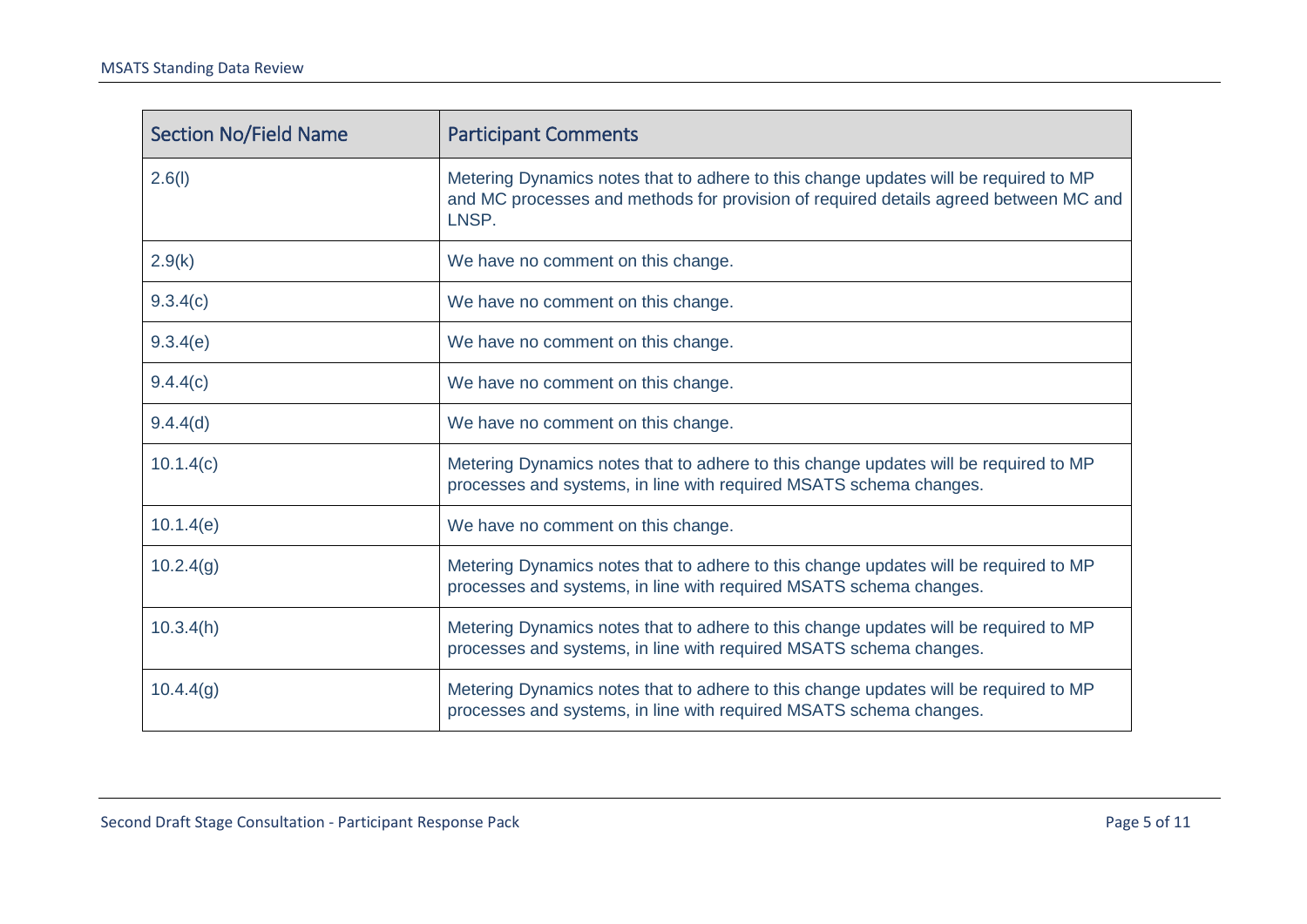| Section No/Field Name | <b>Participant Comments</b>                                                                                                                                |
|-----------------------|------------------------------------------------------------------------------------------------------------------------------------------------------------|
| 10.5.4(q)             | Metering Dynamics notes that to adhere to this change updates will be required to MP<br>processes and systems, in line with required MSATS schema changes. |
| 15.1.4(f)             | We have no comment on this change.                                                                                                                         |
| Table 16-C            | We have no comment on this change.                                                                                                                         |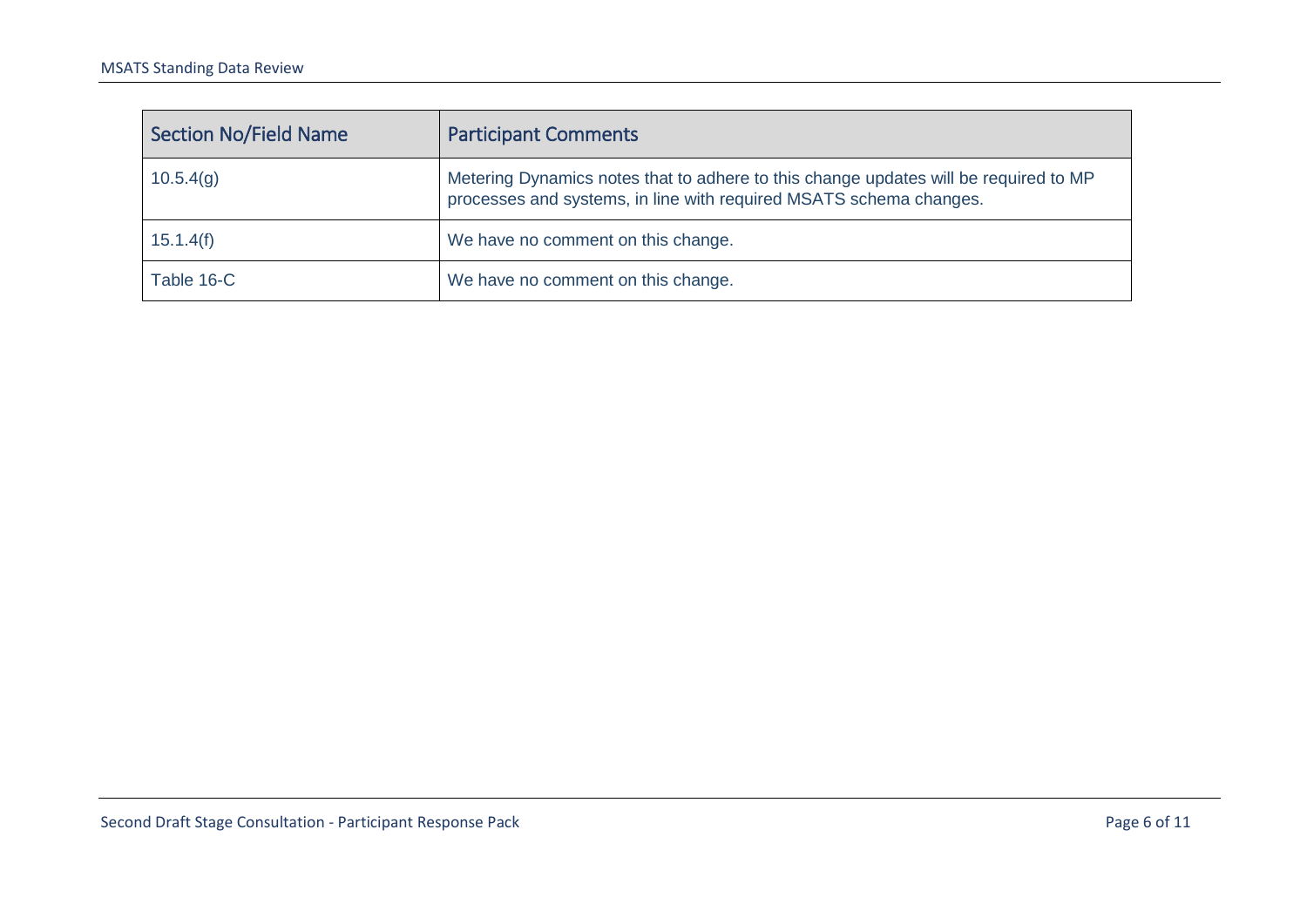#### **4. Proposed Changes in MSATS Procedures - WIGS**

<span id="page-8-0"></span>

| <b>Section No/Field Name</b> | <b>Participant Comments</b>                                                                                                                                |
|------------------------------|------------------------------------------------------------------------------------------------------------------------------------------------------------|
| 4.3.4(c)                     | We have no comment on this change.                                                                                                                         |
| 4.3.4(h)                     | We have no comment on this change.                                                                                                                         |
| 5.2.4(c)                     | Metering Dynamics notes that to adhere to this change updates will be required to MP<br>processes and systems, in line with required MSATS schema changes. |
| 5.2.4(d)                     | We have no comment on this change.                                                                                                                         |
| 5.3.4(f)                     | We have no comment on this change.                                                                                                                         |
| 5.4.4(f)                     | Metering Dynamics notes that to adhere to this change updates will be required to MP<br>processes and systems, in line with required MSATS schema changes. |
| 9.1.4(b)(iii)                | We have no comment on this change.                                                                                                                         |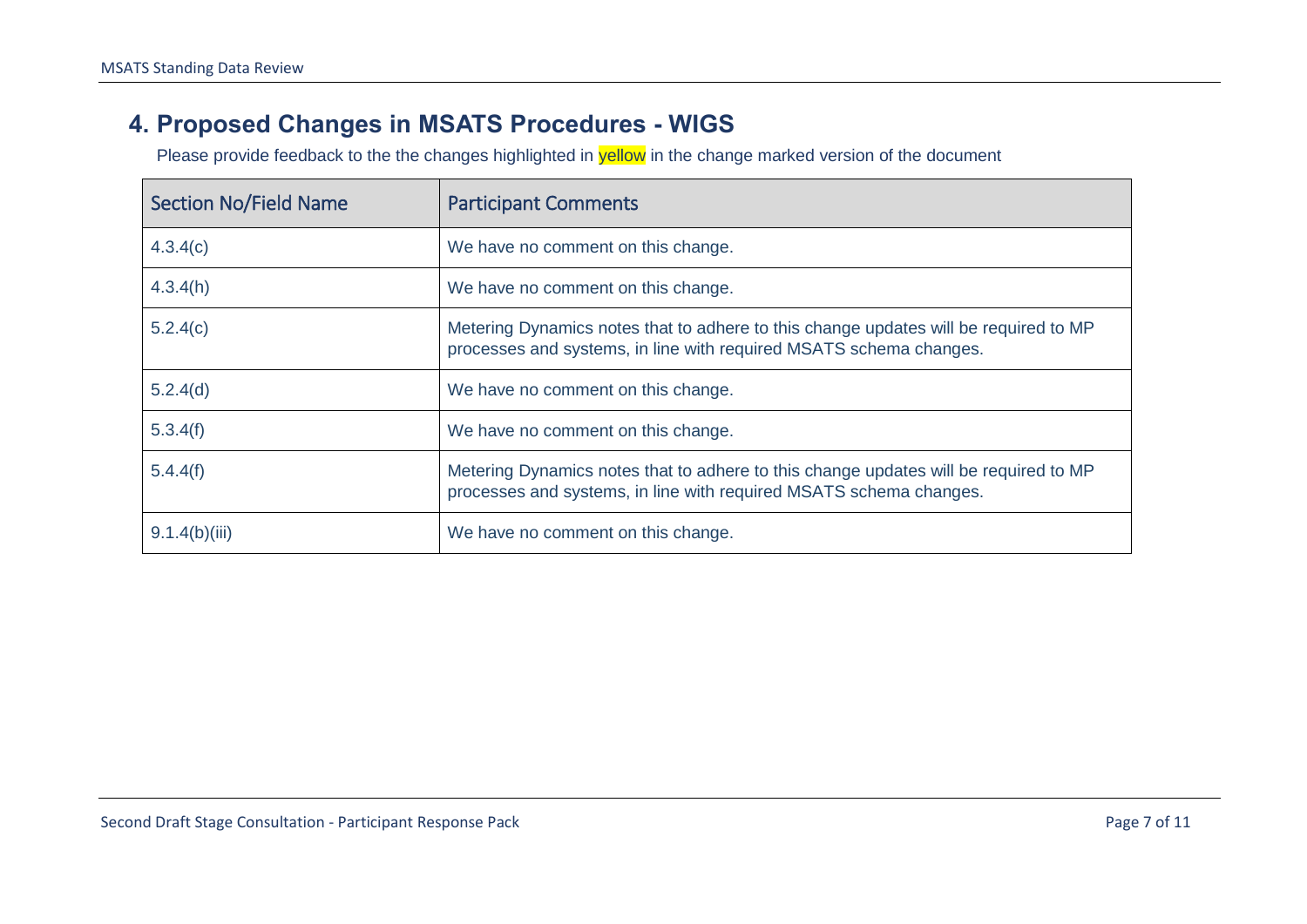#### <span id="page-9-0"></span>**5. Proposed Changes in Standing Data for MSATS Guideline**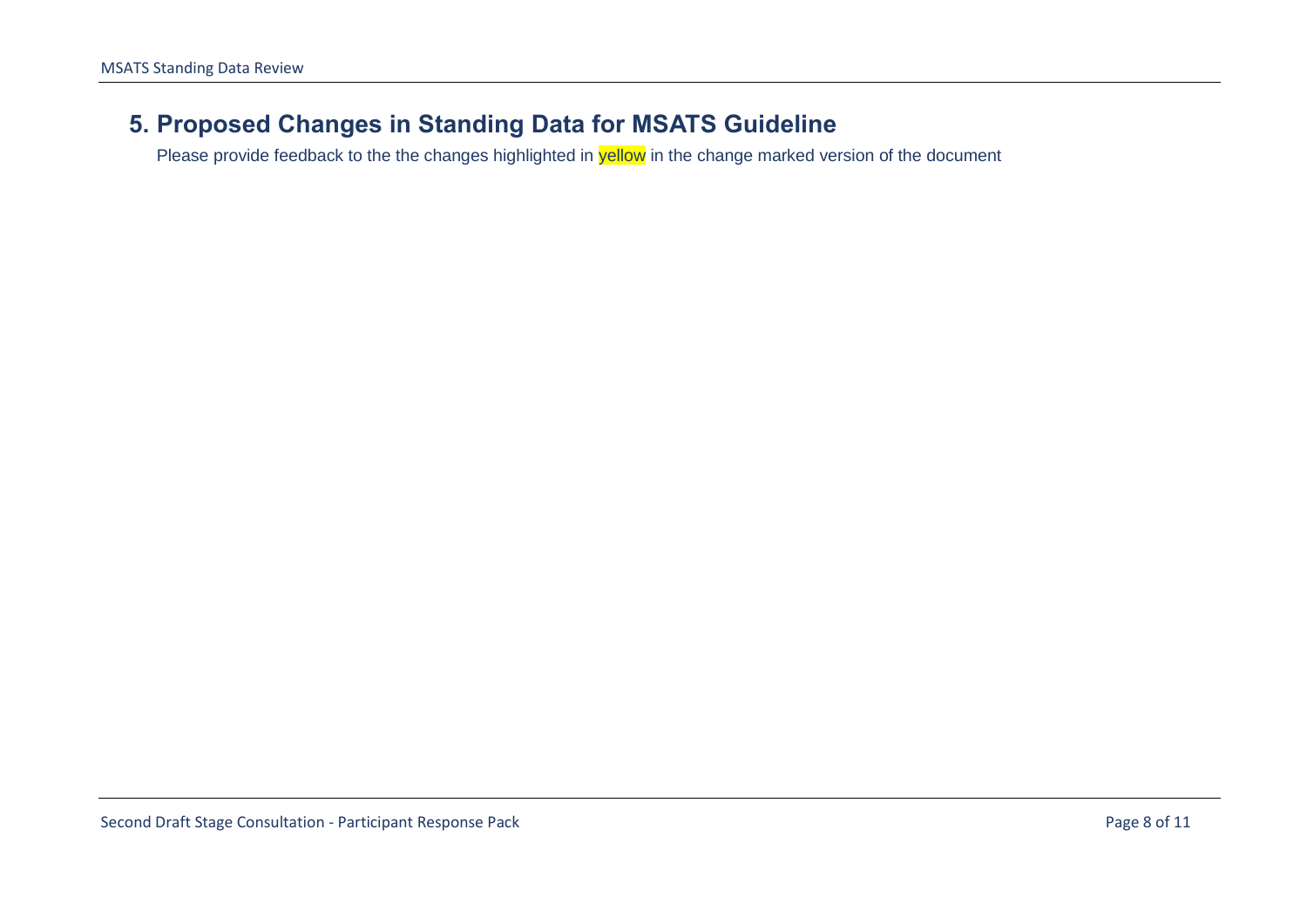| <b>Section No/Field Name</b>        | <b>Participant Comments</b>                                                                                                                                                                                                                                                                  |
|-------------------------------------|----------------------------------------------------------------------------------------------------------------------------------------------------------------------------------------------------------------------------------------------------------------------------------------------|
| Table 3<br>CATS_METER_REGISTER      | Energex and Ergon Energy would like confirmation of the definition of interval meter<br>where referenced in the GPSCoordinatesLat and GPSCoordinatesLong fields, i.e. does<br>the concept of interval include Streetlight and NCONMUL NMIs?                                                  |
|                                     | Energex and Ergon Energy note that the new value of D for ReadTypeCode field in the<br>CATS_METER_REGISTER table does not represent the purpose of the field. Energex<br>and Ergon Energy believe that if a meter cannot be converted then it should remain as<br>value B -15min or C-30min. |
|                                     | Energex and Ergon Energy would like confirmation on the definition of "BLOCK"<br>methodology" in NextScheduledReadDate where the forward estimate process is used.                                                                                                                           |
| Table 6 CATS_NMI_DATA               | We have no comment on this change.                                                                                                                                                                                                                                                           |
| Table 8<br>CATS_REGISTER_IDENTIFIER | We have no comment on this change.                                                                                                                                                                                                                                                           |
| Table 15 Valid Meter Use Codes      | We have no comment on this change.                                                                                                                                                                                                                                                           |
| Table 16 Valid Time of Day Codes    | We have no comment on this change.                                                                                                                                                                                                                                                           |
| Section 13                          | We have no comment on this change.                                                                                                                                                                                                                                                           |
| Table 43 CATS_Meter_Register        | We have no comment on this change.                                                                                                                                                                                                                                                           |
| Table 46 CATS_NMI_Data              | We have no comment on this change.                                                                                                                                                                                                                                                           |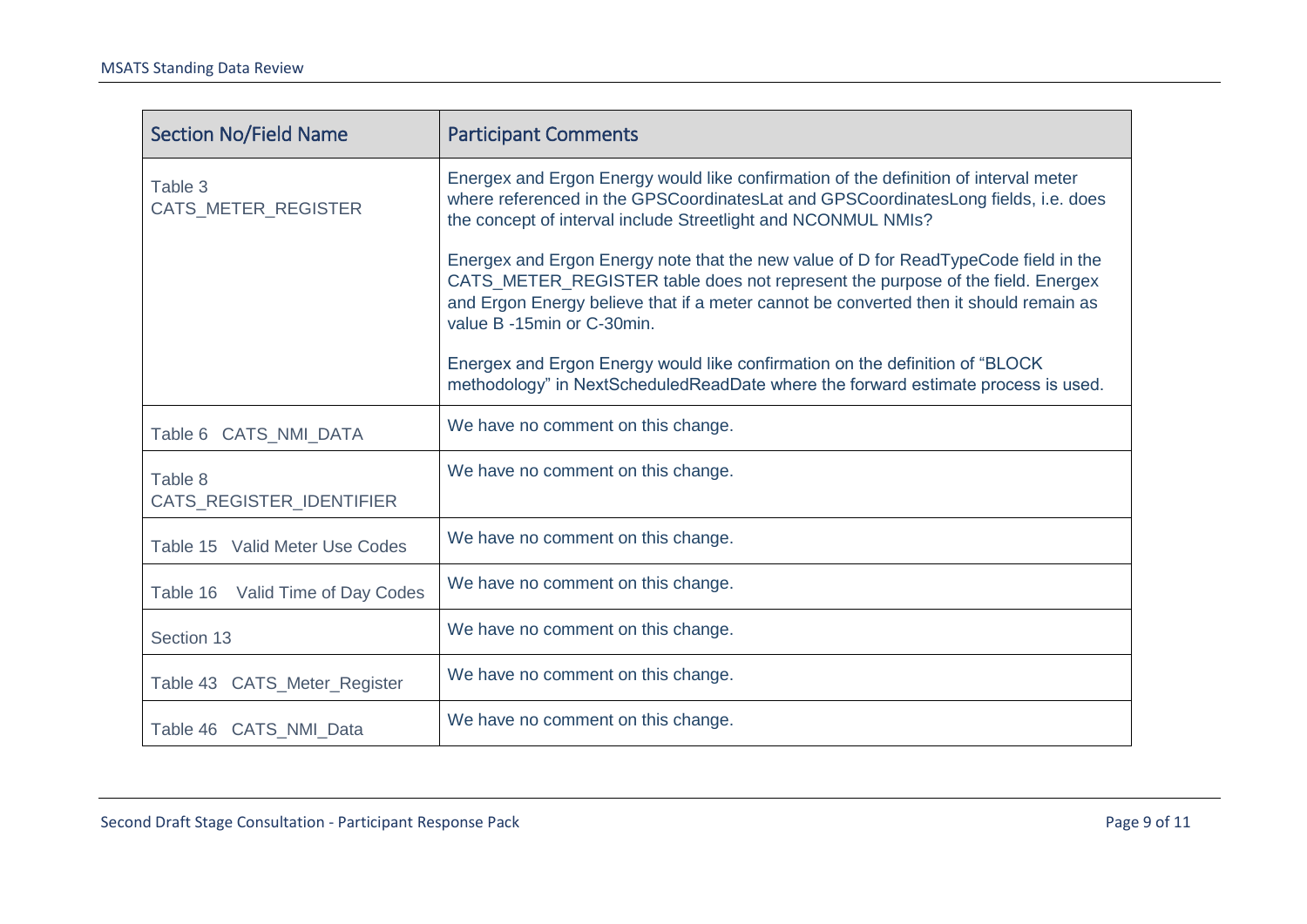| Section No/Field Name        | <b>Participant Comments</b>        |
|------------------------------|------------------------------------|
| Table 49 CATS_Meter_Register | We have no comment on this change. |
| Table 52 CATS_NMI_Data       | We have no comment on this change. |

#### **6. Proposed Changes in Metrology Procedure Part A**

Please provide feedback to the the changes highlighted in **yellow** in the change marked version of the document

| <b>Section No/Field Name</b>       | <b>Participant Comments</b>        |
|------------------------------------|------------------------------------|
| <b>SHARED FUSE</b><br>ARRANGEMENTS | We have no comment on this change. |

#### **7. Proposed Changes in Exemption Procedure Meter Installation Malfunctions**

<span id="page-11-1"></span><span id="page-11-0"></span>

| <b>Section No/Field Name</b> | <b>Participant Comments</b>        |
|------------------------------|------------------------------------|
|                              | We have no comment on this change. |
|                              | We have no comment on this change. |